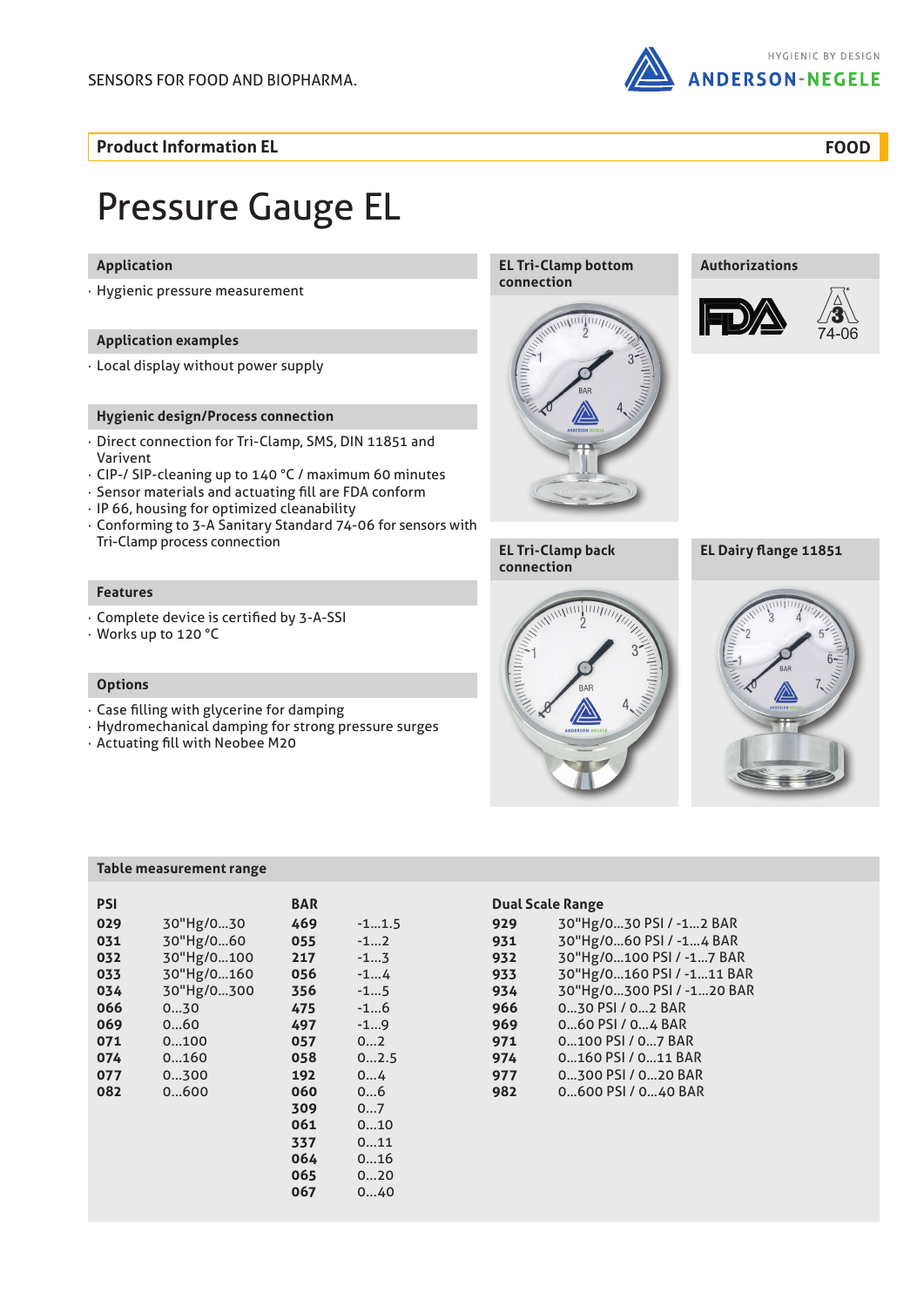| <b>Materials</b><br>diaphragm<br>1.4404 (316L)<br>fitting<br>1.4404 (316L)<br>bourdon tube<br>bronze<br>brass<br>movement<br>1.4301<br>case<br>inspection window<br>polysulfone (for temperatures up to 163 °C)<br><b>Surface roughness</b><br>diaphragm<br>$R_a \leq 0.8$ µm |  |
|-------------------------------------------------------------------------------------------------------------------------------------------------------------------------------------------------------------------------------------------------------------------------------|--|
|                                                                                                                                                                                                                                                                               |  |
|                                                                                                                                                                                                                                                                               |  |
| <b>Actuating fill</b><br>paraffin oil / medical white oil<br>optional: Neobee M20                                                                                                                                                                                             |  |
| FDA approval number<br>paraffin oil<br>21 CFR 172.878, 21 CFR 178.3620, 21 CFR 573.680,<br>21 CFR 182.1320<br>Neobee M20<br>21 CFR 172.856, 21 CFR 174.5                                                                                                                      |  |
| <b>Protection class</b><br><b>IP 66</b>                                                                                                                                                                                                                                       |  |
| <b>Dampening (option)</b><br>case fill<br>glycerine<br>hydromechanical                                                                                                                                                                                                        |  |
| minimum 25 % of full scale<br><b>Over-range capability</b>                                                                                                                                                                                                                    |  |
| <b>Measurement accuracy</b><br>repeatability<br>±0.5 % of full scale<br>±0.5 % of full scale<br>linearity<br>±0.5 % of full scale<br>hysteresis                                                                                                                               |  |
| <b>Temperature ranges</b><br>$-29149$ °C ( $-20300$ °F)<br>process<br><b>CIP</b><br>149 °C (300 °F) continuous<br><b>SIP</b><br>149 °C (300 °F) continuous<br>ambient<br>449 °C (40120 °F)<br>slower reaction at deep temperatures                                            |  |
| < ±0.01 %/K of full scale<br><b>Temperature effect</b><br>from 1090 % of range<br>(process or ambient)                                                                                                                                                                        |  |
| ±5 %<br>Zero adjustment                                                                                                                                                                                                                                                       |  |
| 130 g (additional to sensor weight)<br>Weight<br>glycerine case filling<br>Tri-Clamp TC1<br>450 g<br>Tri-Clamp TC2<br>520 g<br>Varivent V40/50<br>980g<br>SMS SM38<br>600 g<br>SMS SM51<br>770 g<br>Dairy flange GF40<br>990g<br>Dairy flange GF50<br>1080g                   |  |

### **Conditions for a measuring point according to 3-A Sanitary Standard 74-06**



· The sensors EL with process connections marked with "3-A" in order code on page 4 conforming to the 3-A Sanitary Standard.

· The sensors are designed for CIP-/ SIP-cleaning. Maximum 149 °C (300 °F) continuous.

· Only with 3-A conforming process connection.

· Mounting position and self draining must be in accordance to current 3-A Sanitary Standard.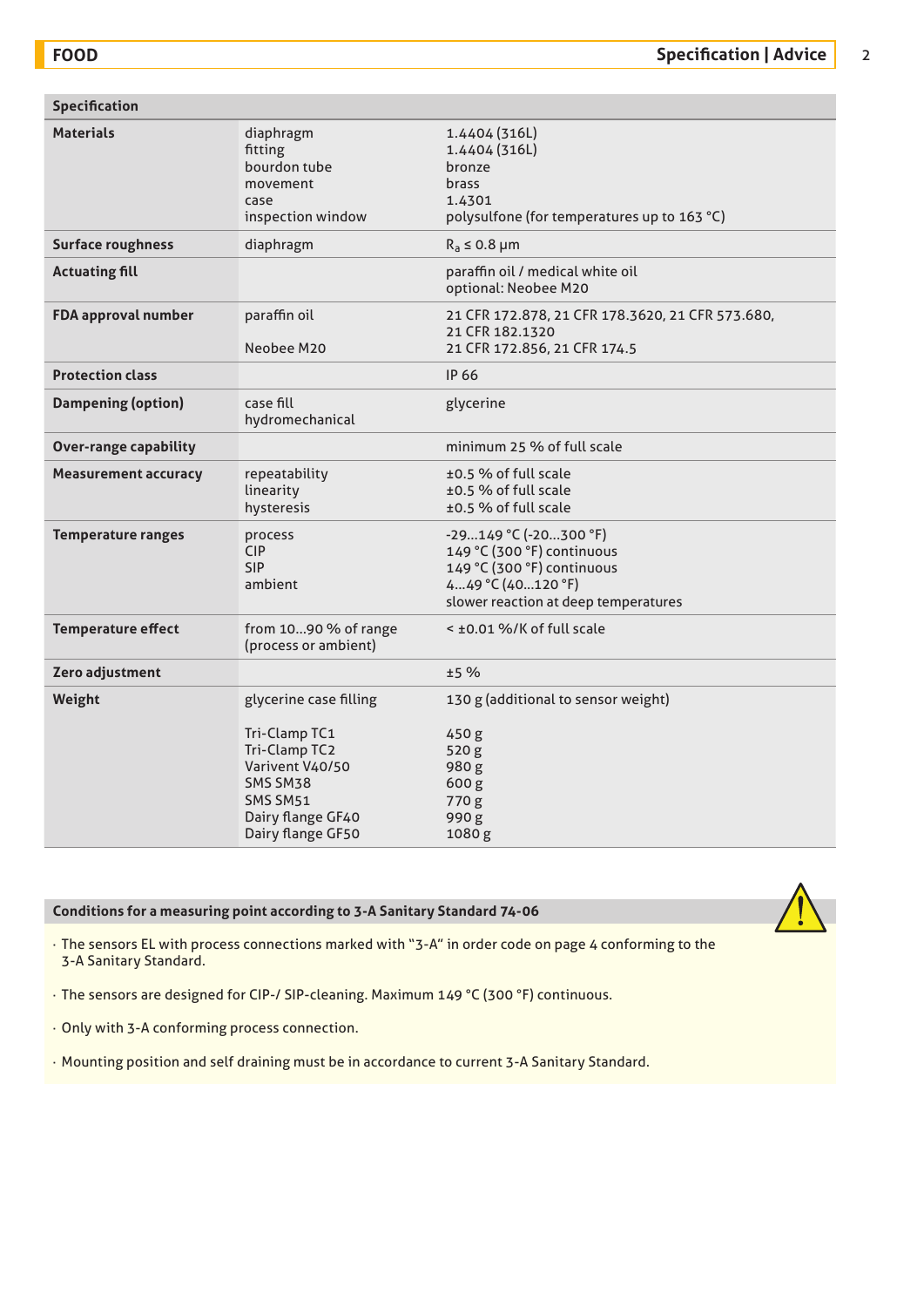# 3 **Dimensional Drawings | Process Connections FOOD**

## **Mount options**







| <b>Overview of further process connections</b> |               |                                |                             |               |  |  |  |  |
|------------------------------------------------|---------------|--------------------------------|-----------------------------|---------------|--|--|--|--|
| <b>Type</b>                                    | <b>Figure</b> | <b>Dimensional drawings</b>    | <b>Avaiable connections</b> |               |  |  |  |  |
| <b>Tri-Clamp</b>                               |               | 23<br>$\phi$ d                 | Tri-Clamp 11/2"             | $d = 50.5$ mm |  |  |  |  |
|                                                |               |                                | Tri-Clamp 2"                | $d = 63.9$ mm |  |  |  |  |
|                                                |               |                                | Tri-Clamp 21/2"             | $d = 77.5$ mm |  |  |  |  |
|                                                |               |                                | Tri-Clamp 3"                | $d = 91.0$ mm |  |  |  |  |
| <b>Dairy flange</b><br><b>DIN11851</b>         |               |                                | DN40 with nut (female)      |               |  |  |  |  |
|                                                |               | 27                             | DN50 with nut (female)      |               |  |  |  |  |
|                                                |               |                                |                             |               |  |  |  |  |
|                                                |               | ø55.9                          |                             |               |  |  |  |  |
| <b>SMS</b>                                     |               | 50                             | SMS 38 mm (male)            |               |  |  |  |  |
|                                                |               |                                | SMS 51 mm (male)            |               |  |  |  |  |
|                                                |               | <b>ANNOUNCEMENTS</b><br>70x1/6 |                             |               |  |  |  |  |
|                                                |               |                                |                             |               |  |  |  |  |
| <b>SMS</b>                                     |               | 22.                            | SMS 38 mm with nut (female) |               |  |  |  |  |
|                                                |               | nnnnnannnn                     | SMS 51 mm with nut (female) |               |  |  |  |  |
|                                                |               |                                |                             |               |  |  |  |  |
|                                                |               | Ø65                            |                             |               |  |  |  |  |
| <b>Varivent</b>                                |               |                                | DN 40/50                    |               |  |  |  |  |
|                                                |               | 33                             |                             |               |  |  |  |  |
|                                                |               | Ø84                            |                             |               |  |  |  |  |
|                                                |               |                                |                             |               |  |  |  |  |